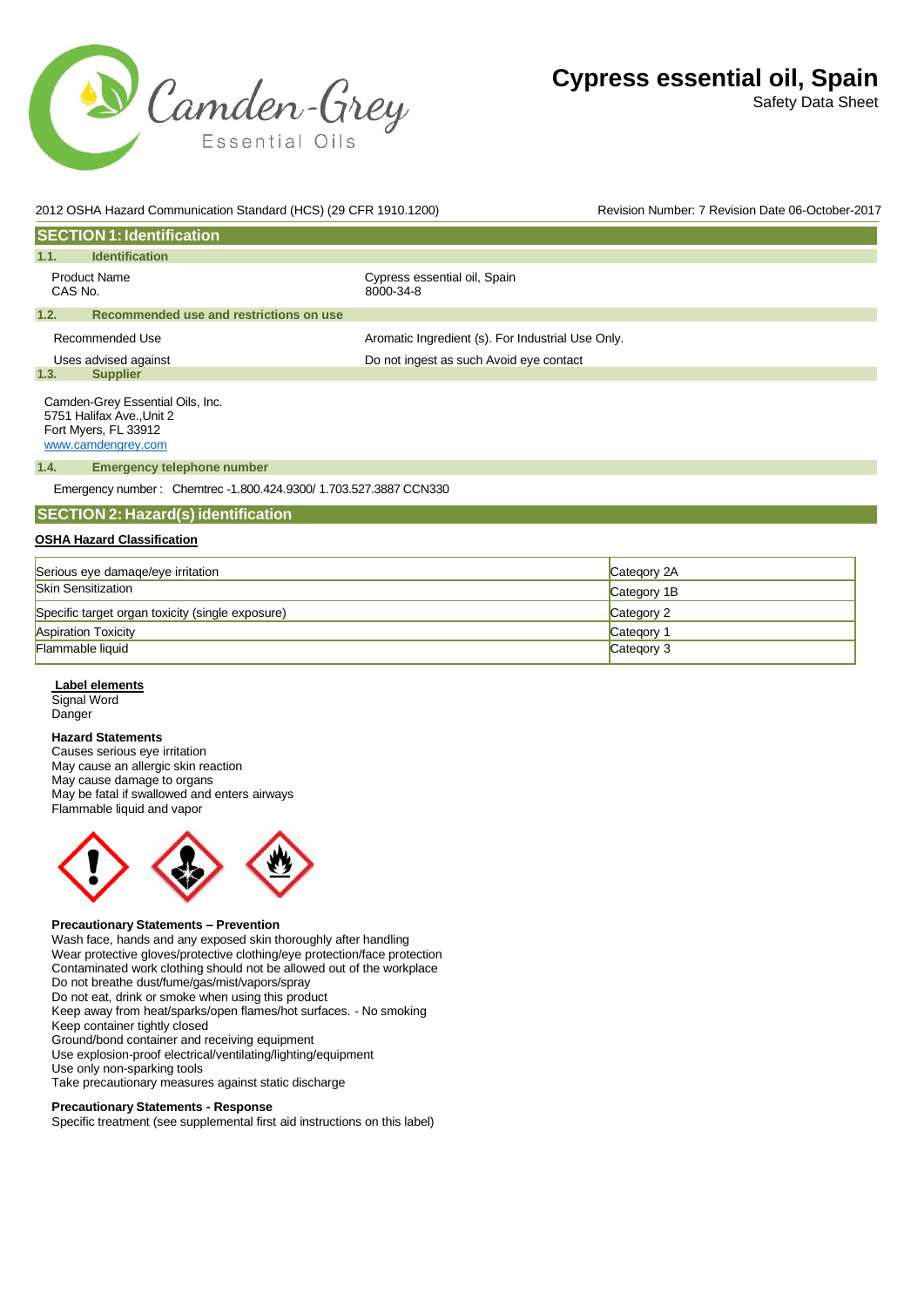Safety Data Sheet

IF exposed or if you feel unwell: Call a POISON CENTER or doctor/physician If skin irritation or rash occurs: Get medical advice/attention IF ON SKIN (or hair): Remove/Take off immediately all contaminated clothing. Rinse skin with water/shower Wash contaminated clothing before reuse IF SWALLOWED: Immediately call a POISON CENTER or doctor/physician Do not induce vomiting In case of fire: Use C02, dry chemical, or foam for extinction

#### **Precautionary Statements - Disposal**

Dispose of contents/container to an approved waste disposal plant

#### **Hazards not otherwise classified (HNOC)** None known

#### **Other Information**

May be harmful if swallowed May be harmful in contact with skin Very toxic to aquatic life with long lasting effects Very toxic to aquatic life

# **Interactions with Other Chemicals**

No applicable

#### **Principle Routes of Exposure** No information available

#### **SECTION 3: Composition/information on ingredients**

| Component                          | <b>CAS-No</b> | Weight %   | <b>GHS Classification</b>                                                                                                                                                  |
|------------------------------------|---------------|------------|----------------------------------------------------------------------------------------------------------------------------------------------------------------------------|
| Pinene, alpha                      | $80 - 56 - 8$ | 60% - 70%  | Asp. Tox. 1 (H304)<br>Acute Tox. Oral 5 (H303)<br>Aquatic Acute 1 (H400)<br>Aquatic Chronic 1 (H410)<br>Flam. Liq. 3 (H226)<br>Skin Irrit. 2 (H315)<br>Skin Sens. 1B(H317) |
| Carene-3                           | 13466-78-9    | 20% - 30%  | Asp. Tox. 1 (H304)<br>Acute Tox. Oral 5 (H303)<br>Flam. Liq. 3 (H226)<br>Skin Irrit. 2(H315)<br>Skin Sens. 1B(H317)                                                        |
| Cedrol                             | $77-53-2$     | 5%-10%     | Aquatic Acute 2 (H401)<br>Aquatic Chronic 2 (H411)<br>Flam. Liq. 4 (H227)                                                                                                  |
| Cyclohexene,                       | 5989-27-5     | 1.0%-5.0%  | Flam. Liq. 3 (H226)                                                                                                                                                        |
| 1-methyl-4-(1-methyleth8nyl)-, (r) |               |            | Skin Sens. 1B(H317) Aquatic<br>Acute 1 (H400)<br>Asp. Tox. 1 (H304)<br>Aquatic Chronic 1 (H410)<br>Skin Irrit. 2 (H315)                                                    |
| alpha-Terpineol acetate            | 80-26-2       | 1.0% -5.0% | Skin Corr. 3 (H316)<br>Aquatic Acute 2 (H401)                                                                                                                              |
| <b>Beta Myrcene</b>                | 123-35-3      | 1.0%-5.0%  | Asp. Tox. 1 (H304)<br>Eye Irrit. 2A (H319)<br>Flam. Liq. 3 (H226)<br>Skin Irrit 2 (H315)                                                                                   |
| Pinene, beta                       | 127-91-3      | 1.0%-5.0%  | Asp. Tox. 1 (H304)<br>Aquatic Acute 1 (H400)<br>Aquatic Chronic 1 (H410)<br>Flam. Liq. 3 (H226)<br>Skin Irrit. 2 (H315)<br>Skin Sens. 1BÍH317)                             |
| dl-Camphor                         | 21368-68-3    | 1.0%-5.0%  | Acute Tox. Inhalation - dust and<br>mist 4 (H332)<br>Acute Tox. Oral 4 (H302)<br>Aquatic Acute 3 (H402)<br>Flam. Sol. 2 (H228)<br>STOT SE 2 (H371)                         |
| Terpinen-4-ol                      | 562-74-3      | 1.0%-5.0%  | Acute Tox. Dermal 5 (H313)<br>Skin Irrit 2 (H315)<br>Flam. Liq. 4 (H227)<br>Acute Tox. Oral 4 (H302)<br>Aquatic Acute 3 (H402)<br>Eye Irrit. 2A (H319)                     |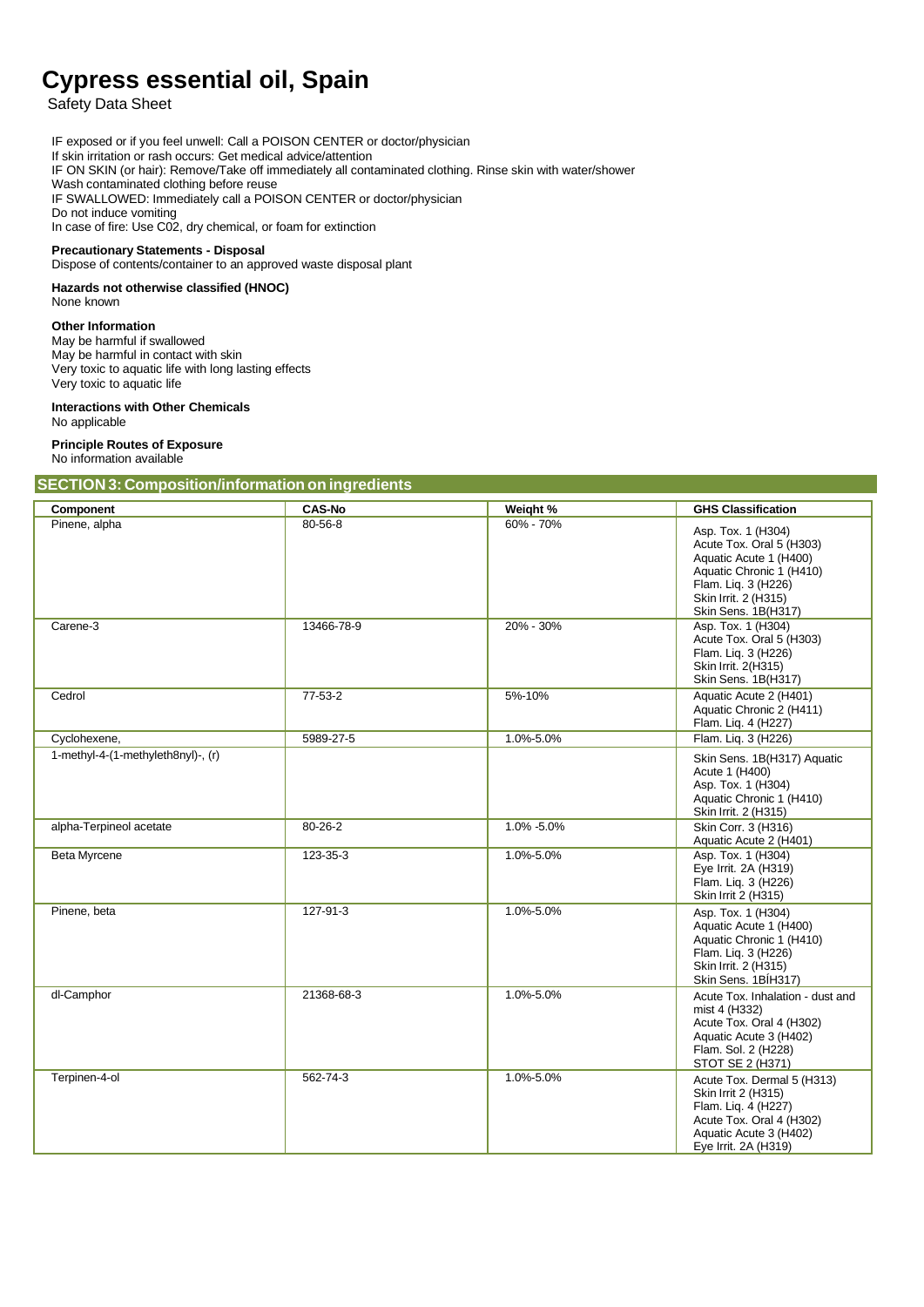Safety Data Sheet

| 4-Isopropylidene-I-methylcyclohexene        | 586-62-9      | 1.0%-5.0%       | Asp. Tox. 1 (H304)<br>Acute Tox. Oral 5 (H303)<br>Aquatic Acute 1 (H400)<br>Aquatic Chronic 1 (H410)<br>Flam. Liq. 4 (H227)<br>Skin Corr. 3 (H316)<br>Skin Sens. 1B (H317) |
|---------------------------------------------|---------------|-----------------|----------------------------------------------------------------------------------------------------------------------------------------------------------------------------|
| 1,6-octadien-3-ol, 3,7-dimethyl             | 78-70-6       | 1.0%-5.0%       | Skin Irrit 2 (H315)<br>Acute Tox. Oral 5 (H303)<br>Skin Sens. 1B (H317)<br>Eye Irrit. 2A (H319)<br>Aquatic Acute 3 (H402)<br>Flam. Liq. 4 (H227)                           |
| 2-Oxabicyclo[2.2.2]octane, 1,3,3-trimethyl- | 470-82-6      | 1.0%-5.0%       | Skin Sens. 1B (H317)<br>Skin Corr. 3 (H316)<br>Flam. Lig. 3 (H226)<br>Acute Tox. Oral 5 (H303)                                                                             |
| Cedr-8-ene                                  | 469-61-4      | $0.1\% - 1.0\%$ | Asp. Tox. 1 (H304)<br>Aquatic Acute 1 (H400)<br>Aquatic Chronic 1 (H410)<br>Skin Corr. 3 (H316)                                                                            |
| Caryophyllene beta                          | 87-44-5       | $0.1\% - 1.0\%$ | Skin Sens. 1B (H317)<br>Asp. Tox. 1 (H304)<br>Skin Corr. 3 (H316)                                                                                                          |
| Camphene                                    | 79-92-5       | $0.1\% - 1.0\%$ | Eye Irrit. 2B (H320)<br>Aquatic Acute 1 (H400)<br>Aquatic Chronic 1 (H410)<br>Flam. Sol. 2 (H228)                                                                          |
| Methyl Eugenol                              | $93 - 15 - 2$ | < 0.1%          | Aquatic Acute 2 (H401)<br>Muta. 2(1-1341)<br>Acute Tox. Oral 4 (H302)<br>Care. 2 (H351)                                                                                    |
| Estragole                                   | 140-67-0      | < 0.1%          | Muta. 2 (H341)<br>Care. 2 (H351)<br>Flam. Liq. 4 (H227)<br>Skin Sens. 1B (H317)<br>Acute Tox. Oral 4 (H302)<br>Skin Corr. 3 (H316)                                         |

## **SECTION 4: First-aid measures**

#### **First Aid Measures**

| Eye Contact        | Rinse thoroughly with plenty of water for at least 15 minutes, lifting lower and upper eyelids. |
|--------------------|-------------------------------------------------------------------------------------------------|
|                    | Consult a physician.                                                                            |
| Skin Contact       | Wash skin with soap and water                                                                   |
| Inhalation         | Move to fresh air                                                                               |
| Ingestion          | Clean mouth with water and afterwards drink plenty of water                                     |
|                    | Indication of any immediate medical attention and special treatment needed                      |
| Notes to Physician | Treat symptomatically.                                                                          |
|                    |                                                                                                 |

#### **SECTION 5: Fire-fighting measures**

#### Suitable Extinguishing Media

Carbon dioxide (C02). Water spray. Use:. Dry chemical, alcohol-resistant foam.

#### Unsuitable Extinguishing Media

Decomposition by contact with water may generate vapours which can be ignited by heat or open flame.

#### Specific Hazards Arising from the Chemical

Thermal decomposition can lead to release of irritating gases and vapors.

#### Protective Equipment and Precautions for Firefighters

As in any fire, wear self-contained breathing apparatus pressure-demand, MSHA/NIOSH (approved or equivalent) and full protective gear.

### **SECTION 6: Accidental release measures**

#### **6.1. Personal precautions, protective equipment and emergency procedures**

Use personal protective equipment. Evacuate personnel to safe areas. Keep people away from and upwind of spill/leak.

### **6.2. Environmental precautions**

Prevent further leakage or spillage if safe to do so. Prevent product from entering drains. Beware of vapors accumulating to form explosive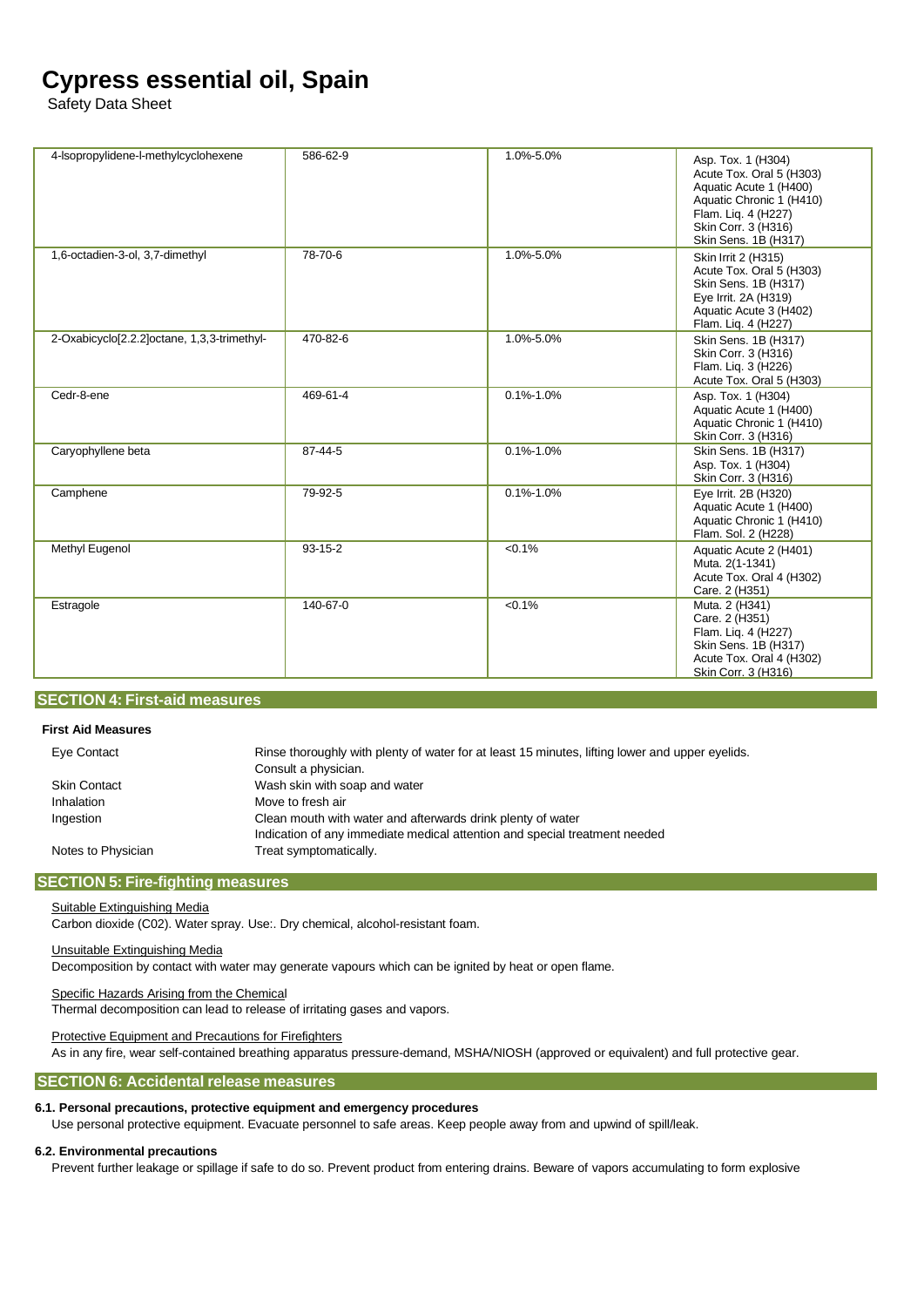Safety Data Sheet

concentrations. Vapors can accumulate in low areas.

#### **6.3. Methods and material for containment and cleaning up**

Methods for Clean-up Soak up with inert absorbent material. Pick up and transfer to properly labelled containers. Dam up.

#### **SECTION 7: Handling and storage**

#### **7.1. Precautions for safe handling**

#### **Handling**

Wear personal protective equipment. Use only in area provided with appropriate exhaust ventilation. Do not breathe vapours orspray mist. Use product only in closed system.

#### **7.2. Conditions for safe storage, including any incompatibilities**

#### **Storage**

Keep containers tightly closed in a dry, cool and well-ventilated place Keep away from open flames, hot surfaces and sources of ignition.

#### **SECTION 8: Exposure controls/personal protection**

#### **Control parameters**

Exposure Guidelines

| <b>Component</b> | <b>OSHA PEL (TWA)</b> | <b>ACGIH TLV (TWA)</b> | <b>ACGIH TLV (STEL)</b> | <b>California PEL (TWA)</b> |
|------------------|-----------------------|------------------------|-------------------------|-----------------------------|
| Pinene, alpha    |                       | 20 PPM                 |                         | $\mathbf{u}$                |
| 80-56-8          |                       |                        |                         |                             |
| Carene-3         |                       | <b>20 PPM</b>          |                         |                             |
| 13466-78-9       |                       |                        |                         |                             |
| Pinene, beta     |                       | 20 PPM                 |                         |                             |
| 127-91-3         |                       |                        |                         |                             |
| dl-Camphor       | 2 MGM3                | 2 PPM                  | 3 PPM                   | 2MGM3                       |
| 21368-68-3       |                       |                        |                         |                             |

#### **Appropriate engineering controls**

Engineering Controls Ensure adequate ventilation, especially in confined areas.

#### Individual protection measures, such as personal protective equipment Eye/face Protection Tight sealing safety goggles. Skin and body protection No special technical protective measures are necessary. Respiratory Protection **If exposure limits are exceeded or irritation is experienced, NIOSH/MSHA approved respiratory protection should** be worn. Positive-pressure supplied air respirators may be required for high airborne contaminant concentrations. Respiratory protection must be provided in accordance with current local regulations.

General Hygiene Considerations When using, do not eat, drink or smoke. Regular cleaning of equipment, work area and clothing.

### **SECTION 9: Physical and chemical properties**

#### **9.1. Information on basic physical and chemical properties**

| Appearance:<br>Odor:<br><b>Odor Threshold:</b><br><b>Physical State:</b>                                                                                                                                                                                                                                                                    | Color to yellow<br>Characteristic<br>No information available<br>Liquid                                                                                                                                                       |                                                                                                                                                     |
|---------------------------------------------------------------------------------------------------------------------------------------------------------------------------------------------------------------------------------------------------------------------------------------------------------------------------------------------|-------------------------------------------------------------------------------------------------------------------------------------------------------------------------------------------------------------------------------|-----------------------------------------------------------------------------------------------------------------------------------------------------|
| <b>Property</b>                                                                                                                                                                                                                                                                                                                             | Values                                                                                                                                                                                                                        | <b>Remarks/Method</b>                                                                                                                               |
| рH                                                                                                                                                                                                                                                                                                                                          | Not Determined                                                                                                                                                                                                                | None known                                                                                                                                          |
| Melthig Point / Melthing Range                                                                                                                                                                                                                                                                                                              | Not Determined                                                                                                                                                                                                                | None known                                                                                                                                          |
| Boiling Point / Boiling Range (°C)                                                                                                                                                                                                                                                                                                          | >35                                                                                                                                                                                                                           | None known                                                                                                                                          |
| Flash Point:                                                                                                                                                                                                                                                                                                                                | 35 "C / 995 °F                                                                                                                                                                                                                | CC (closed cup)                                                                                                                                     |
| Evaporation rate                                                                                                                                                                                                                                                                                                                            | Not Determined                                                                                                                                                                                                                | None known                                                                                                                                          |
| Flammability (solid, gas)                                                                                                                                                                                                                                                                                                                   | Not Determined                                                                                                                                                                                                                | None known                                                                                                                                          |
| Vapor Pressure (mm Hg @ 20°C):<br>Vapor Density<br>Relative density<br>Specific Gravity @ 20/20 °C:<br>Water Solubility:<br>Solubility in other solvents<br>Partition coefficient: n-octanol/water<br><b>Autoignition Temperature</b><br>Decomposition temperature<br>Decomposition temperature<br>Viscosity<br><b>Explosive Properties</b> | Not Determined<br>Not Determined<br>Not Determined<br>1.8630-1.8850<br>Not Determined<br>Not Determined<br>Not Determined<br>Not Determined<br>Not Determined<br>Not Determined<br>Not Determined<br>No information available | None known<br>None known<br>None known<br>RTM-101<br>None known<br>None known<br>None known<br>None known<br>None known<br>None known<br>None known |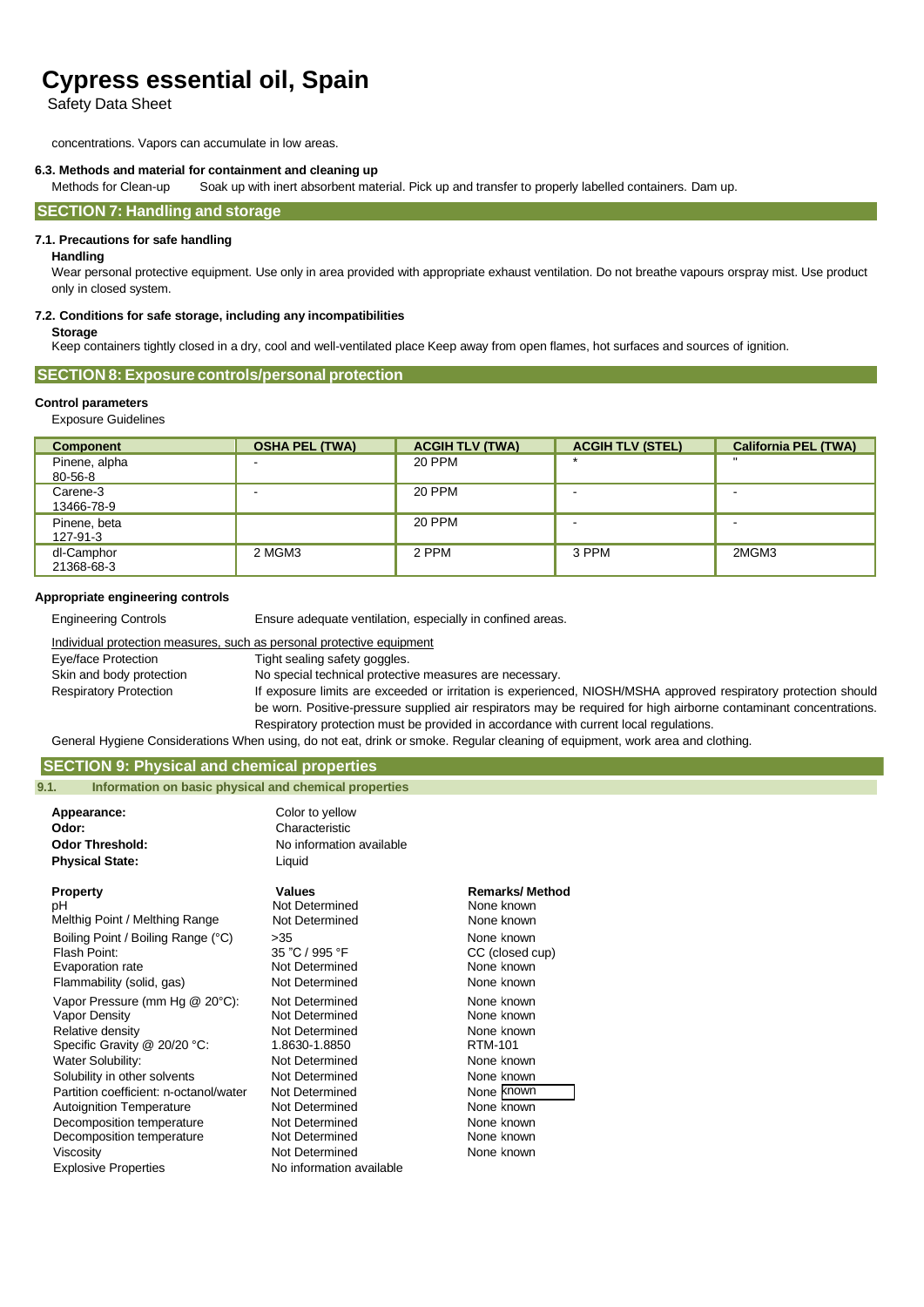Safety Data Sheet

Oxidizing Properties No information available

#### **SECTION 10: Stability and reactivity**

**10.1. Reactivity**

No dangerous reaction known under conditions of normal use. Keep away from oxidizing agents and strongly acid or alkaline materials.

**10.2. Chemical stability**

Stable under normal conditions. Hazardous polymerisation does not occur.

**10.3. Possibility of hazardous reactions**

None under normal processing

**10.4. Conditions to avoid**

Heating in air.

**10.5. Incompatible materials** Strong oxidizing agents

## **10.6. Hazardous decomposition products**

None known based on information supplied.

# Information on likely routes of exposure Product Information Product does not present an acute toxicity hazard based on known information Inhalation No data available. Eye Contact **No data available.** Skin Contact **No data available. 11.1. Information on toxicological effects SECTION 11:Toxicological information**

| <b>SKIN CONTACT</b> | no gata avaliable. |
|---------------------|--------------------|
| Ingestion           | No data available. |

| <b>Chemical name</b>                      | <b>ACGIH</b> | <b>IARC</b> | <b>NTP</b>  | <b>OSHA</b> |
|-------------------------------------------|--------------|-------------|-------------|-------------|
| methyl<br>euaenol<br>. .<br>$93 - 15 - 2$ |              |             | Listed<br>. |             |
|                                           |              |             |             |             |

Numerical measures of toxicity • Product Information

The following values are calculated based on chapter 3.1 of the GHS document Oral LD50 Mist 3,479.00 mg/kg 65.20 mg/L

#### **SECTION 12:Ecological information**

| 12.1. Toxicity<br><b>Ecotoxicity effects</b><br>None known<br>12.2. Persistence and degradability<br>No information available<br>12.3. Bioaccumulation/ Accumulation<br>No information available<br>12.4. Other adverse effects<br>No information available |                                                                                  |
|-------------------------------------------------------------------------------------------------------------------------------------------------------------------------------------------------------------------------------------------------------------|----------------------------------------------------------------------------------|
| <b>SECTION 13: Disposal considerations</b>                                                                                                                                                                                                                  |                                                                                  |
| 13.1. Waste treatment methods                                                                                                                                                                                                                               |                                                                                  |
| Waste Disposal Method                                                                                                                                                                                                                                       | Dispose of in accordance with local regulations.                                 |
| <b>Contaminated Packaging</b>                                                                                                                                                                                                                               | Empty containers should be taken for local recycling, recovery or waste disposal |
| <b>SECTION 14: Transport information</b>                                                                                                                                                                                                                    |                                                                                  |
| <b>DOT</b><br>UN/ID No<br>Proper shipping name<br><b>Hazard Class</b><br>Packing Group                                                                                                                                                                      | 1169<br>Extract, Aromatic, Liquid<br>3<br>Ш                                      |
| <b>MDG/IMO</b><br>UN/ID No<br>Proper shipping name<br><b>Hazard Class</b><br>Packing Group                                                                                                                                                                  | 1169<br>Extract, Aromatic, Liquid<br>3<br>$\mathbf{m}$                           |